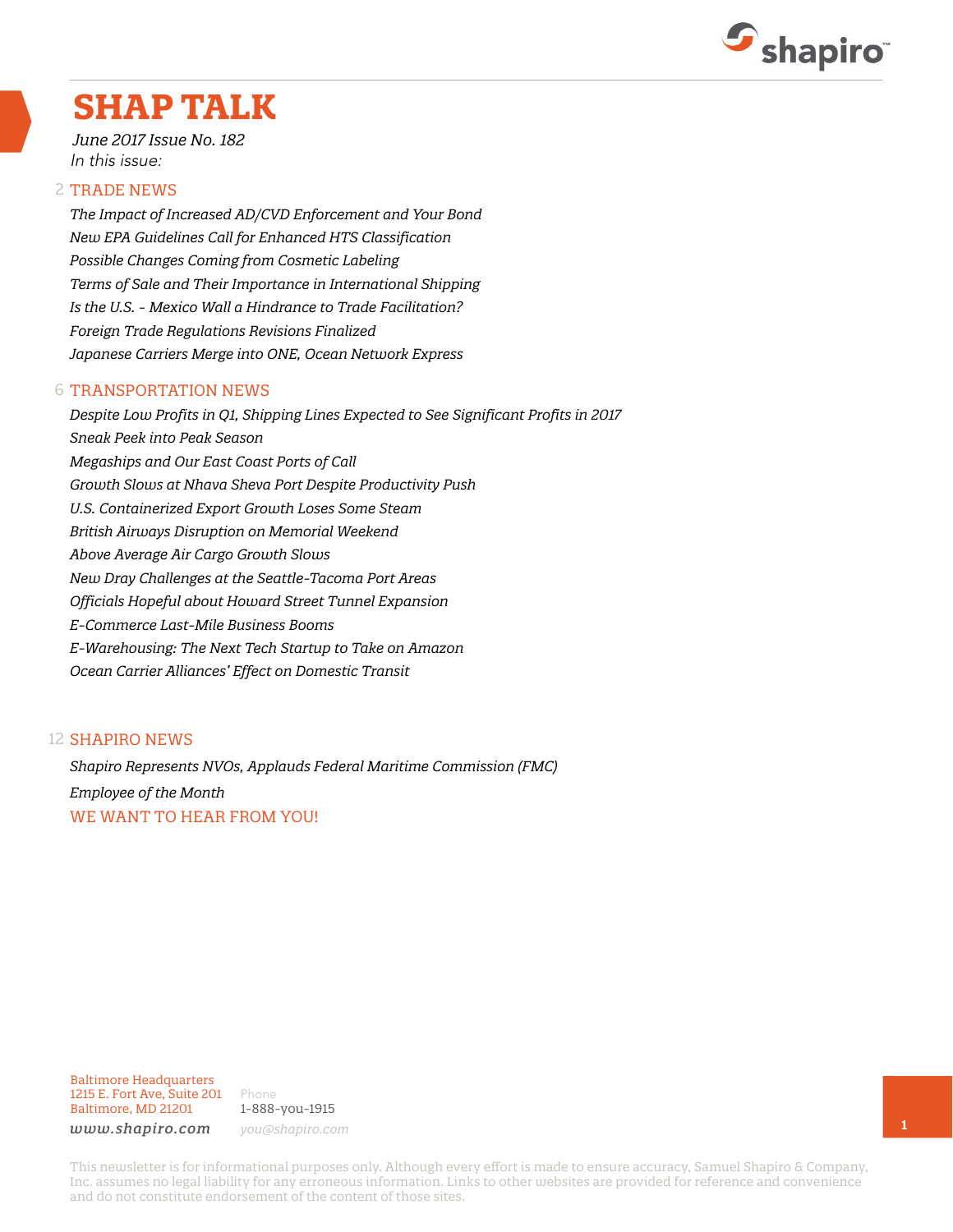

# **TRADE NEWS:**

### *The Impact of Increased AD/CVD Enforcement and Your Bond*

Customs Border Protection (CBP) targets importers who evade and conspire to evade antidumping duties. In FY 2016, CBP levied 13 monetary penalties totaling over \$30.6 million on imports for fraud, gross negligence, and negligence for AD/CVD violations. CBP completed over 89 audits of imports of AD/CVD commodities and identified AD/CVD discrepancies with a value of approximately \$14.7 million. CBP seized shipments with a domestic value of over \$5.3 million.

As of October 31, 2016, CBP enforces 373 AD/CVD Orders on approximately 150 commodities from 42 countries. In the current ACE environment, additional information is available to CBP at a much quicker rate than ever before and they are using this new agility to ramp up AD/CVD enforcement.

In an era of uber-enforcement, it is essential that importers have a comprehensive understanding of the regulations that pertain to the items they are importing. Goods subject to AD/CVD can have a huge impact on an importer's profit margins and overall sustainability.

As a result of increased enforcement and claim losses, sureties are working to reduce their exposure to bond loss ratios for Single Transaction Bonds as well as Continuous Import Bonds (C1 Bonds). Sureties are monitoring Continuous Import Bond activity daily to identify risk at a quicker pace. Some sureties have even begun doing interim reviews to identify AD/CVD risk.

If you are importing AD/CVD goods, here's what you can expect from the surety:

- *• Increased fees or surcharges due to the higher risk*
- *• The requirement of a written bond application as well as a signed indemnity agreement*
- *• Requests for current financial statements*
- *• Request for an AD/CVD Questionnaire to obtain further information*
- *• In some cases, collateral may also be required.*

Be informed and understand the requirements for your goods. If you have questions pertaining to AD/CVD or your bond, contact **Shapiro** for assistance.

#### *New EPA Guidelines Call for Enhanced HTS Classification*

The Environmental Protection Agency (EPA) covers four main categories: Vehicles and Engines, Ozone Depleting Substances and Hazard Waste, Pesticides and Pesticide Devices, and Chemicals and Chemical Substances under the Toxic Substances Control Act (TSCA). While these categories have been defined for some time, the EPA is likely to become more inquisitive than in past cases when preparing to make entry with any of the above groups. This is due to the implementation of a new mandate, effective May 18, 2017, that requires all EPA programs to be flagged by Harmonized Tariff Schedule (HTS). This update means your Customs Broker will need to know whether to claim or disclaim the programs based on the information you provide them.

It will be the importer's responsibility to know if the EPA will regulate the products or not. It will also be

Baltimore Headquarters 1215 E. Fort Ave, Suite 201 Baltimore, MD 21201

Phone 1-888-you-1915 *www.shapiro.com you@shapiro.com*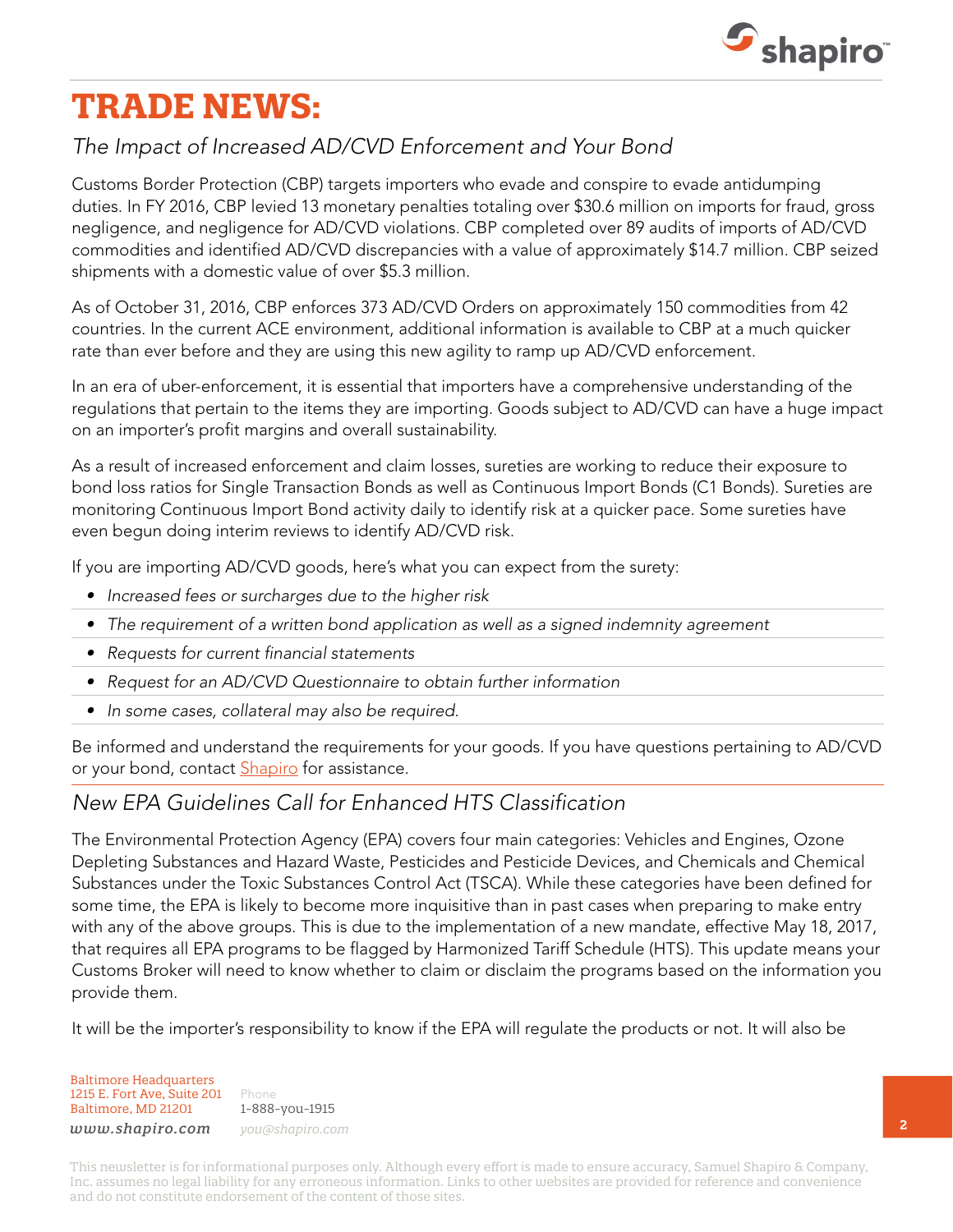

the importer's responsibility to provide the necessary documentation and certification. With Vehicles and Engines (V&E), there are two applicable forms: Form 3520-1 and Form 3520-21. The EPA Form 3520- 1 will cover importing light-duty on-road vehicles and engines, while form 3520-21 pertains to heavyduty highway engines and non-road engines, as well as recreational vehicles and engines for intended installation in recreational vehicles. For recreational vehicle manufacturers to import engines that are sold separately, they will need a valid Certificate of Conformity where the importer will supply a valid Engine Family Name prior to entry.

As for Pesticides and Pesticide Devices, it will be required that your pesticides are registered with the EPA unless exempt under the Federal Insecticide, Fungicide, and Rodenticide Act (FIFRA). Along with registration status, pesticides and devices will require Form 3540-1, Notice of Arrival of Pesticides and Devices, also known as NOA.

Let's not forget about TSCA, which covers manufacturing, processing, using, distributing and disposing of chemical substances and mixtures. The TSCA Certification form contains a field that asks importers to choose between two statements. The first statement is an affirmation that the chemical substances being imported comply with TSCA, while the second statement confirms that the chemicals being imported are not subject to TSCA.

While the EPA still covers the same categories, the importing requirements have gotten stricter and it is important that you work closely with your broker to understand all possible liabilities.

#### *Possible Changes Coming from Cosmetic Labeling*

The Food and Drug Administration (FDA) is beginning a review of current cosmetic labeling regulations. Some of the changes under review are:

- The label of a cosmetic product must bear a declaration of the ingredients in descending order of *predominance.*
- *• The principal display panel of a cosmetic product must bear a statement of the identity of the product.*
- *• The label of a cosmetic product must specify the name and place of business of the manufacturer, packer, or distributor.*
- *• The label of a cosmetic product must declare the net quantity of contents of the product.*

These changes will be a significant deviation from current requirements. The Food and Drug Administration is accepting comments through July 24 on these changes.

#### *Terms of Sale and Their Importance in International Shipping*

Terms of sale are designed to precisely articulate the responsibilities, costs and hazards associated with transporting goods. Moreover, they are utilized in an effort to diminish uncertainties arising from varying interpretations of their meanings. These terms are most commonly known as Incoterms.

The parties involved in a sales transaction jointly create the *[Incoterms](http://www.shapiro.com/commercial-cargo/quick-facts/incoterms-2010/)*, which outline the responsibilities of cost, delivery and risk. Incoterms also help Customs assess the worth of imported goods.

Baltimore Headquarters 1215 E. Fort Ave, Suite 201 Baltimore, MD 21201

Phone 1-888-you-1915 *www.shapiro.com you@shapiro.com*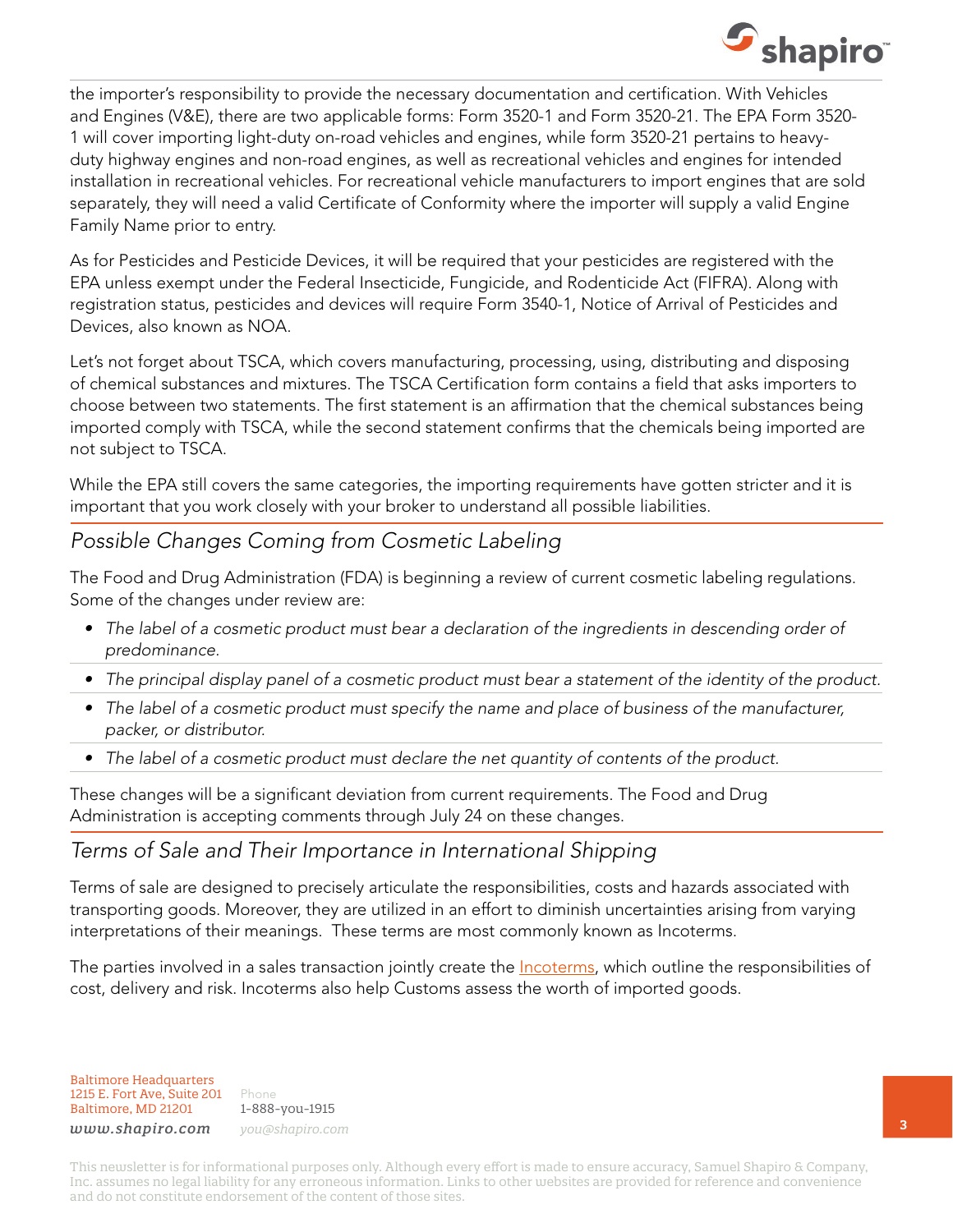

Incoterms are a vital part of international shipping and using them accurately can help reduce, if not completely eliminate, disputes between suppliers and buyers.

If you have any questions or comments, please contact us at [compliance@shapiro.com](mailto:compliance@shapiro.com).

*Is the U.S. - Mexico Wall a Hindrance to Trade Facilitation?* 

Will President Trump's wall impact the efforts to promote trade between Mexico and the United States?

The cross-border trade, by land, amongst Arizona, New Mexico, Texas, and California has been overwhelmed by the growth of NAFTA. In conjunction with this growth, the level of unlawful trafficking of drugs, weapons, people and species in these states has drastically increased when compared to volumes at airports and seaports.

Following the September 11th security crackdown, the Transportation Security Administration (TSA), U.S. Customs and Border Protection (CBP), the Department of Homeland Security (DHS) and other agencies have been understaffed as they each focused on increasing technology and enhancing processes as opposed to staffing. The shortage of staff is now an issue of trade facilitation which President Trump must address in order to diminish unlawful activities, but will the budget he needs to build the Mexico wall allow him to adequately address the staffing issue?

It has been confirmed through various sources that Mexico is not going to pay to build the wall, as President Trump initially hoped. Thus, the Joint Economic report is asking whether the U.S. Government is better off spending U.S. funds on increased staffing for agencies that are already successful at border protection, but are short-staffed, as opposed to spending money on a wall that offers no guarantees.

Spending money to increase the border agencies' staff instead of the wall might be a perfect solution to combat both unlawful trade and immigration. On the other hand, the Mexico wall doesn't provide adequate protection against unlawful cross-border freight flows because it is only designed to deter immigration, not freight.

#### *Foreign Trade Regulations Revisions Finalized*

The Census Bureau's International Trade Management Division (ITMD) issued a [Final Rule](https://www.federalregister.gov/documents/2017/04/19/2017-07646/foreign-trade-regulations-clarification-on-filing-requirements) in the Federal Register dated 4/19/17 with an effective date of July 18, 2017. Several sections of the Foreign Trade Regulations (FTR), Title 15, Part 30 are revised. The amendments reflect new export reporting requirements related to the implementation of the International Trade Data System (ITDS), in accordance with the Executive Order 13659, Streamlining the Export/Import Process for American Businesses.

One element that was not adopted and removed from the FTR proposed rules is the Used Electronic Indicator (UEI). Several commenters expressed multiple concerns pertaining to the addition of the UEI. The comments received reflected concerns about the clarity of and the burden related to the proposed requirement. At this time, the Census Bureau has decided to eliminate the requirement to report used electronics in the Final Rule.

Census held two outreach webinars on May 16th and May 22nd going over the changes in the Foreign Trade Regulations (FTR).

Baltimore Headquarters 1215 E. Fort Ave, Suite 201 Baltimore, MD 21201

Phone 1-888-you-1915 *www.shapiro.com you@shapiro.com*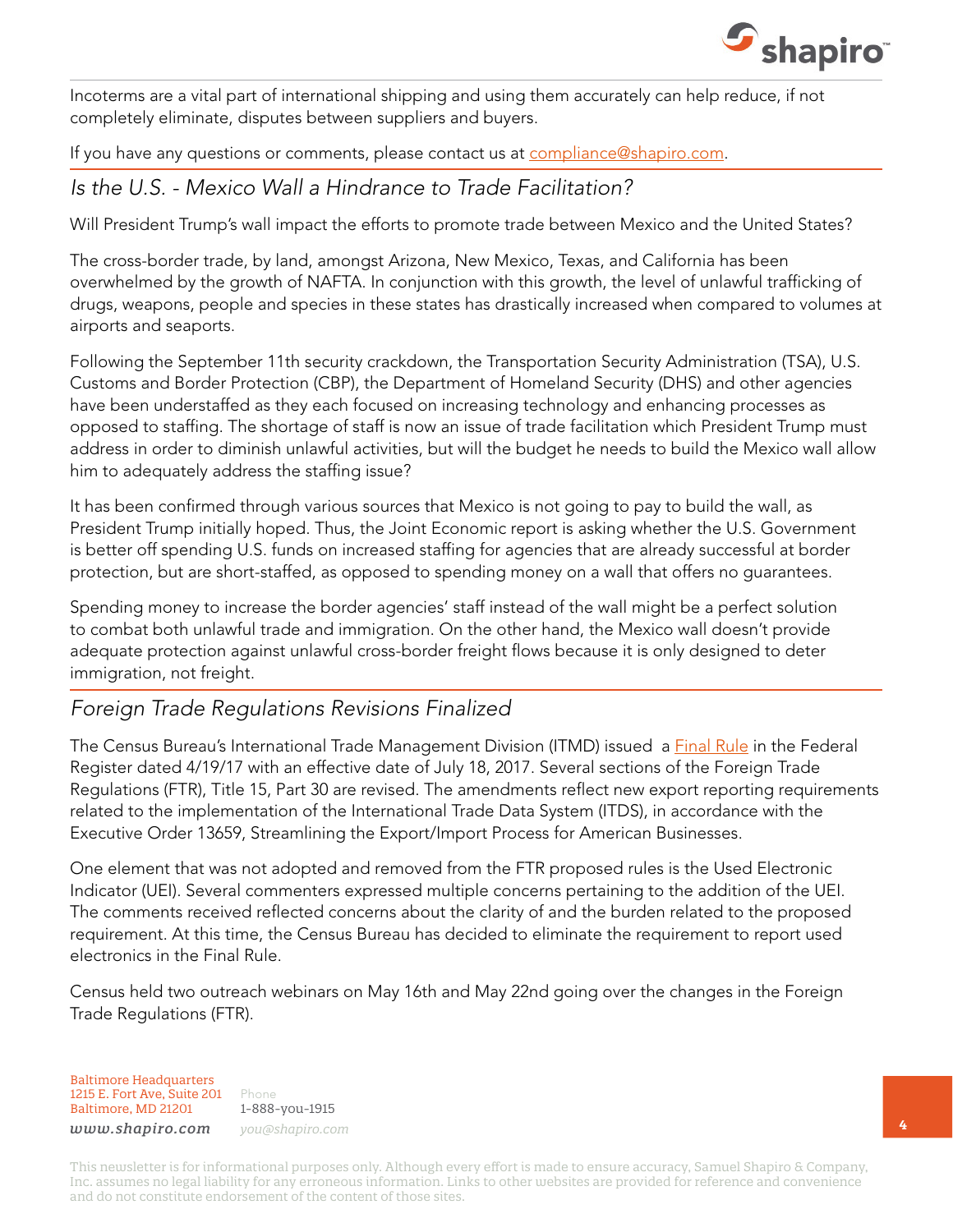

The changes are as follows:

#### FTR 30.1(c) Definitions

Four New Definitions Added:

- *• Automated Commercial Environment (ACE)-A CBP authorized electronic data interchange system for processing import and export data. Census noted that this is the single window through which the trade community reports their import and export data.*
- *• Domestic Goods- Goods that are grown, produced, or manufactured in the United States, or previously imported goods that have undergone substantial transformation in the United States, including changes made in a U.S. FTZ, from the form in which they were imported, or that have been substantially enhanced in value or improved in condition by further processing or manufacturing in the United States.*
- *• Foreign Goods- Goods that were originally grown, produced, or manufactured in a foreign country, then subsequently entered into the United States, admitted to a U.S. FTZ, or entered into a CBP bonded warehouse, but not substantially transformed in form or condition by further processing or manufacturing in the United States, U.S. FTZs, Puerto Rico, or the U.S. Virgin Islands.*
- *• U.S. Postal Service customs declaration form- The shipping document, or its electronic equivalent, that a mailer prepares to declare the contents for the purposes of domestic and foreign customs authorizations and other relevant government agencies. For more information, please see Mailing Standards of the United States Postal Service, International Mail Manual, section 123.*

The full notice can be accessed [here](https://www.federalregister.gov/documents/2017/04/19/2017-07646/foreign-trade-regulations-clarification-on-filing-requirements).

If you have any questions, please contact [compliance@shapiro.com](mailto:compliance@shapiro.com).

#### *Japanese Carriers Merge into ONE, Ocean Network Express*

Japan's three major shipping lines announced plans to merge into a single, consolidated joint-venture company; the timing, however, remains in question. Although "K" Line, MOL, and NYK Lines intended to establish the Ocean Network Express (ONE) by April of 2018, U.S. 'gun jumping' laws may force a much sooner launch.

Earlier this month, the U.S. Federal Maritime Commission (FMC) rejected the carriers' joint venture proposal, citing that the Shipping Act of 1984 does not provide the FMC with the authority to approve mergers. This 'tripartite' agreement included provisions to prematurely transfer U.S. marine terminal shares and ownership interest within the new entity, which would violate the sharing of competitive information, already a major concern since the dawn of shipping alliance and vessel sharing agreements (VSA). The ONE must turn to the U.S. Department of Justice (DOJ) and the Federal Trade Commission to render a verdict.

The Ocean Network Express intended to operate as a joint venture alliance in the interim period leading up to the merger, but attention from U.S. Congress has the carriers rethinking their strategy. Third-party maritime service providers are adamantly lobbying against the industry's new penchant for alliance formation and the joint contracting pressures that come with it. The DOJ has already opened investigations into carrier collusion at the request of U.S. domestic industry. FMC commissioner William Doyle noted

Baltimore Headquarters 1215 E. Fort Ave, Suite 201 Baltimore, MD 21201

Phone 1-888-you-1915 *www.shapiro.com you@shapiro.com*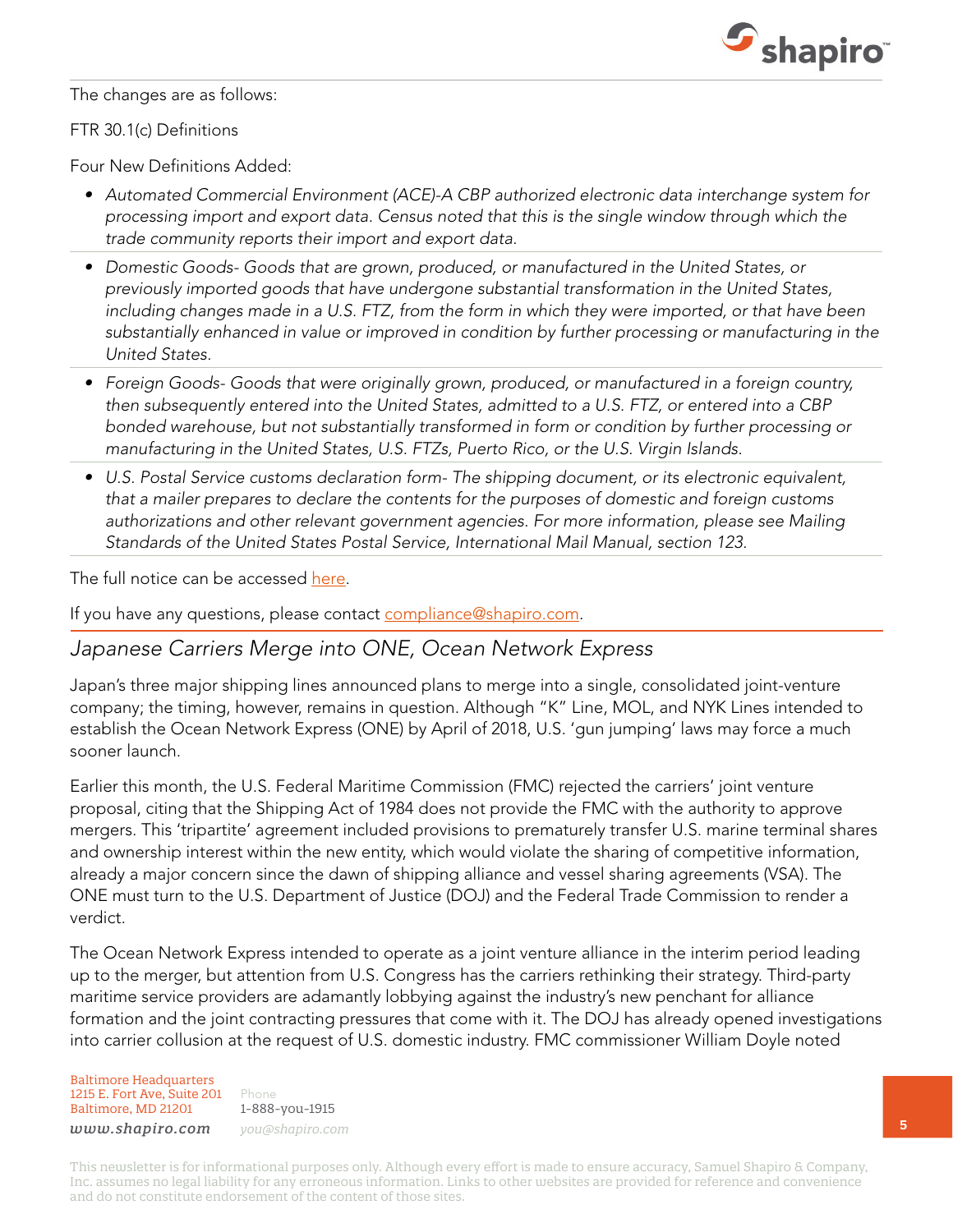

that third-party joint contracting language has been attempted in almost every alliance and vessel-sharing agreement proposal. Since the ONE merger will hold only 7.2 percent of the market, it is not at risk to be blocked on the grounds of market concentration, but as subpoenas are issued to fellow shipping lines, these three Japanese carriers must plan their next move carefully as U.S. industry and lawmakers take interest.

# **TRANSPORTATION & OCEAN FREIGHT NEWS**

#### *Industry News:*

### *Despite Low Profits in Q1, Shipping Lines Expected to See Significant Profits in 2017*

The steamship line industry experienced an estimated \$3.5 billion in operating losses in 2016, the first overall deficit in almost five years. The cumulative Q1 losses for the industry were an estimated \$500 million in 2016. Despite experiencing operating losses in  $Q1$  for the second year in a row, industry speculators are confident that shipping lines are set to experience a return to significant profits.

Drewry Shipping Consultants, an independent maritime research consultancy operating in the UK, projects an aggregate operating profit of around \$1.5 billion in 2017. The shift to profitability has been facilitated by rapid growth in demand, which is bolstering freight rates.

According to Drewry's Global Freight Rate Index, spot freight rates in Q1 of 2017 were 35% higher than they were in Q1 of 2016. Despite rates being significantly higher than this time in 2016, the industry still experienced a net operating loss of \$16 million. Drewry notes, "While we were expecting better for the first three months, our profit forecast already built in that the market recovery would only really push on from the second quarter onwards, when new contracts roll over."

A contributing factor to the losses accumulated in Q1 of 2017 is the annual contract season, which has a standard effective date of May 1st. Last year's contracts maintained their validity through April 30th, 2016 at the historically low rates shippers enjoyed throughout 2016, having a significant impact on Q1 2017 profit reports. Those contracts have since expired, allowing for the steamship line industry to approach the new contract year with significant bargaining power relative to last year.

Optimism for industry profits is also strengthened by recent mergers and acquisitions, which will likely lead to a "greater homogenization of operating margins" among carriers," notes Drewry.

#### *Sneak Peek into Peak Season*

Ahhh, finally. Summer is just about here. And so are all the things we love and hate about summer, such as barbecues, long days at the pool, sunburns, and Peak Season announcements. June historically marks the beginning of the Trans-Pacific, eastbound, peak shipping season. A season that brings higher rates along with tighter space.

The early outlook for this year's peak season does not look too sunny for the carriers. Carrier vessel utilization levels on these lanes remain low with the first week of June averaging 90% utilization. A June 1st GRI, which was mitigated as quickly as it was announced back in May, has stuck at a fraction of what was predicted. Although a Peak Season Surcharge (PSS) announcement is on the books for June 15th, the

Baltimore Headquarters 1215 E. Fort Ave, Suite 201 Baltimore, MD 21201

Phone 1-888-you-1915 *www.shapiro.com you@shapiro.com*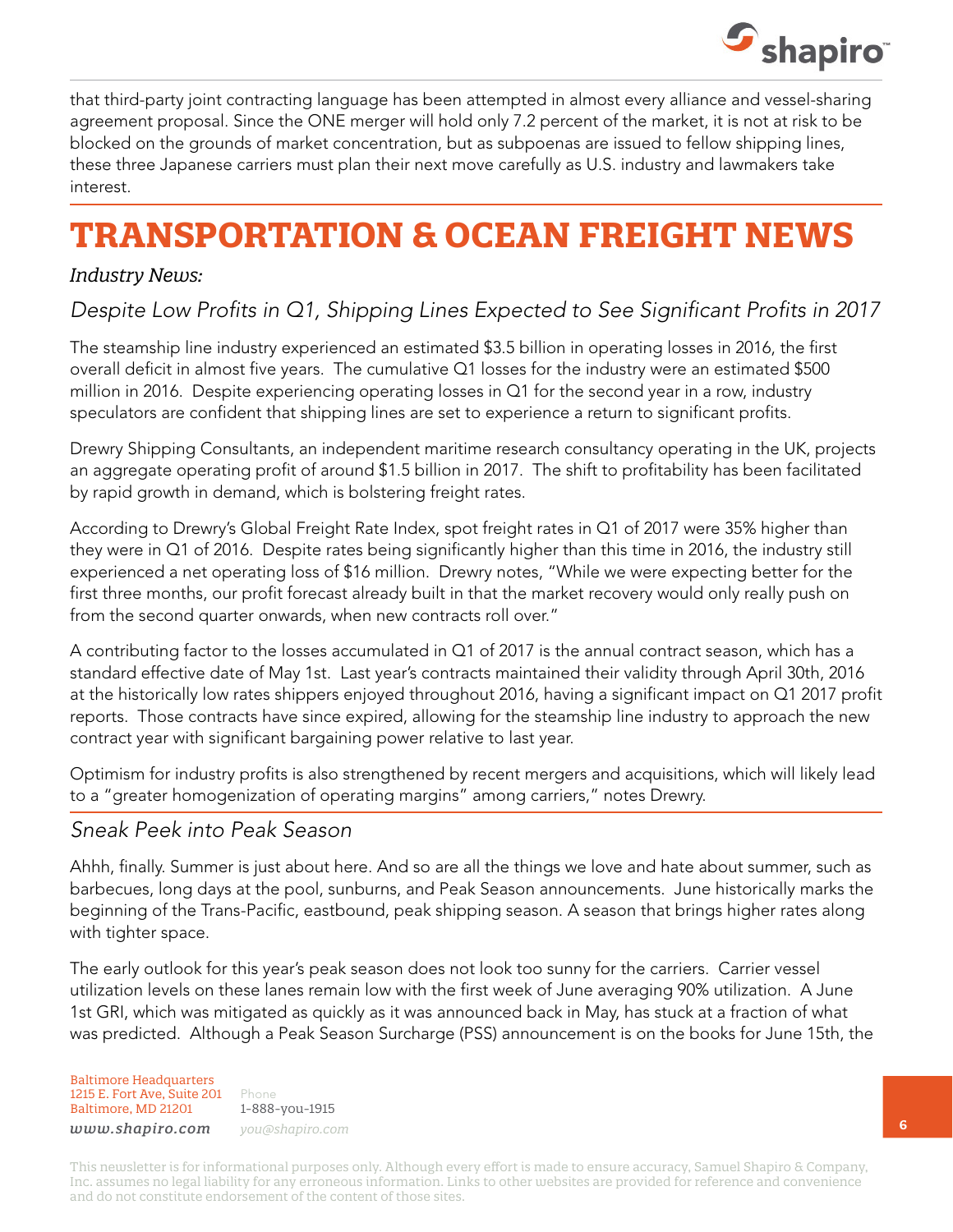

weak demand forecast and steady 90% vessel utilization rate is likely not strong enough to support it. As far as June goes, you probably don't have to worry about any rate increases, but you should keep an eye on that sunburn.

## *Megaships and Our East Coast Ports of Call*

The largest vessel to ever call U.S. East Coast ports arrived last month. The COSCO Development arrived and departed at each port of call without a hitch. With the arrival of this vessel, it is very apparent that significant infrastructure investment is still needed if our East Coast ports are to handle ships of this size on a regular basis.

Although the ship was handled in Georgia, South Carolina and Virginia without any problems, special considerations had to be made at each stop due to the vessel's size. For instance, the Development could only call Savannah during high tide with a 3 to 4-hour window to berth. There is no way the vessel could have been handled at all three ports if the vessel was at capacity. Only Virginia's Hampton Roads facility had the 50-foot harbor depth needed to appropriately accommodate the Development. The ports of NY, NJ, VA, Baltimore and Miami are the only ports along the East Coast with depths of 50 feet.

In New York and New Jersey, the raising of the Bayonne Bridge by end of this month will enable carriers with up to 18,000 TEUs to have full access to those ports. Until the bridge is raised, only GCT Bayonne can handle these larger capacity ships coming through the Panama Canal.

Today there are 15 ports on the East Coast and Gulf Coasts seeking infrastructure funding in the billions of dollars. Only three of those ports, Savannah, Charleston and Jacksonville have cleared the permit requirements needed to start dredging.

As trade patterns continue to shift with the new alliances, shippers move more cargo, and shipping lines deploy larger vessels to Southeast and East Coast gateways, the funding will need to be approved sooner rather than later. Without appropriate funding, the mega vessels could run into some "tight spots" as they meander through our East Coast ports.

#### *Growth Slows at Nhava Sheva Port Despite Productivity Push*

Following a rebound in April after months of slow growth, due to a slew of productivity-boosting efforts, volume growth at the Indian port of Nhava Sheva (Jawaharal Nehru Port Trust [JNPT]) lagged in May. Data collected by the JOC suggested a 2.9 percent reduction in volumes. While productivity metrics, such as dwell times, have improved at the port, Nhava Sheva continues to face fierce competition from the port of Mundra.

Mundra, which is further north in the state of Gujarat, has redoubled its focus on improving intermodal capacity to accept additional cargo from northwestern states and has also invested heavily in capacity improvements. Both Mundra and Nhava Sheva are expected to benefit from the shift towards mega-ships, with Nhava Sheva currently deepening its fairway to 15 meters and adding a fourth container terminal to prepare for expanded capacity.

For shippers, the competition between Nhava Sheva and Mundra is likely beneficial, driving both ports to make much-needed investments in capacity and productivity improvements, resulting in lower port charges. Nevertheless, the increase in volumes that will occur with the arrival of mega-ships is certain

Baltimore Headquarters 1215 E. Fort Ave, Suite 201 Baltimore, MD 21201

Phone 1-888-you-1915 *www.shapiro.com you@shapiro.com*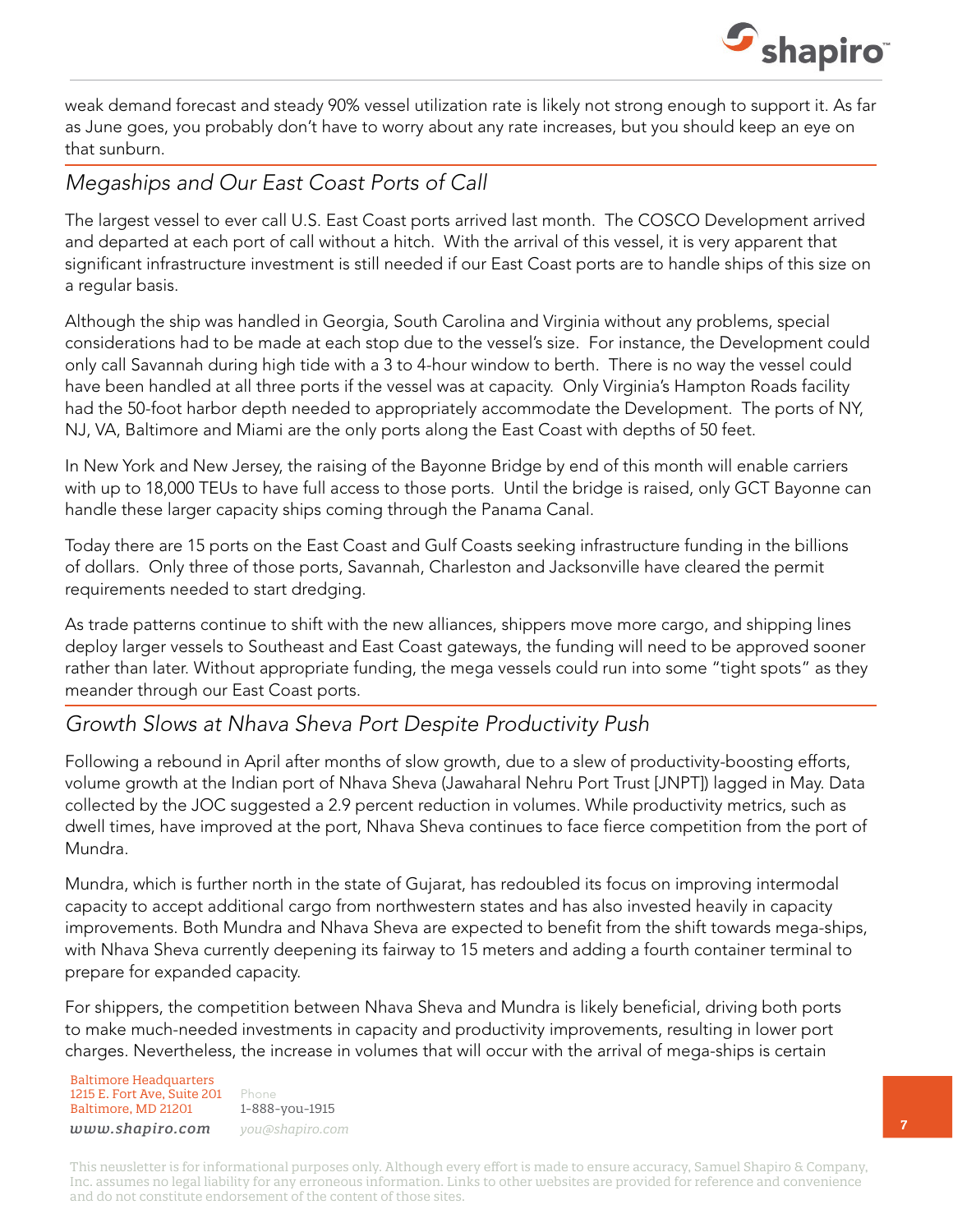

to lead to a drop, at least initially, in productivity measures. This unpreparedness was evidenced by the congestion at the port of Shanghai earlier this year, when seasonal fog, coupled with mega-ships, led to severe congestion issues. This threat makes the necessity of sustained investment in productivity improvements that much more pressing.

#### *U.S. Containerized Export Growth Loses Some Steam*

Despite a strong dollar and growing competition from the excellent agricultural production of South America and the Black Sea Region, U.S. Exports have been increasing at a steady pace, up 6.8% from last year. When compared to export growth in Q1 of 2015, 2016 showed an increase of 4.3%.

Exports were in decline in both 2014 and 2015, so the growth was a bit unexpected, but can be explained by the fact that U.S. farmers lowered their prices to keep their market shares intact. The lowered price of goods in conjunction with the depressed freight rate market for U.S. Exports has helped make U.S. agricultural exports more attractive to overseas clients. These two economic forces have negated the stagnating effect of the strong dollar. Furthermore, Asia and its growth in middle class appetites for American products has also been a contributing factor in export growth.

Other growth commodities include metals, which increased between 160 to 300% in 2016 from the previous year, and resins, which increased 6.5% in the same period. U.S. East Coast and Gulf Coast ports benefitted from the growth of the European Union, which developed faster than the U.S. for the last two quarters. The very low ocean rates from the U.S. East Coast have helped matters for U.S. trade with the E.U as well.

When compared to that of 2015, export growth in 2016 was so strong that the statistics thus far for 2017 are pretty meager at first glance. In the second quarter of 2017, U.S. Exports contracted 1.1% on the heels of a 6.8%, year-over-year increase in the two previous quarters. It is too early to tell if this is something U.S. exporters need to worry themselves with, but it is something to keep a wary eye on as the new administration flexes its muscle on trade inequities.

## **AIRFREIGHT NEWS:**

#### *British Airways Disruption on Memorial Weekend*

British Airways had to cancel London flights on Saturday, May 27th due to a large-scale computer systems outage. The outage happened just at the start of a holiday weekend for both the U.S. and the UK, and left thousands of passengers, bags and cargo stranded.

The carrier worked to regain schedules on Sunday, but did not attain full schedule until Monday, May 30th. Due to the severity of the outage, cargo could not be recovered over the weekend.

British Airways believes the root cause was a power supply issue, and have no evidence of a cyber-attack.

#### *Above Average Air Cargo Growth Slows*

Reports from the International Air Transport Association (IATA) indicate that global air cargo growth is staying strong, but starting to slow in comparison to the increases seen earlier in 2017. Back in March of this year, air capacity growth increased by 4.2% as measured in available freight tonne kilometers, while March's air freight traffic reached a 7 year high with an increase of 13.4% as reported by the JOC. April's

Baltimore Headquarters 1215 E. Fort Ave, Suite 201 Baltimore, MD 21201

Phone 1-888-you-1915 *www.shapiro.com you@shapiro.com*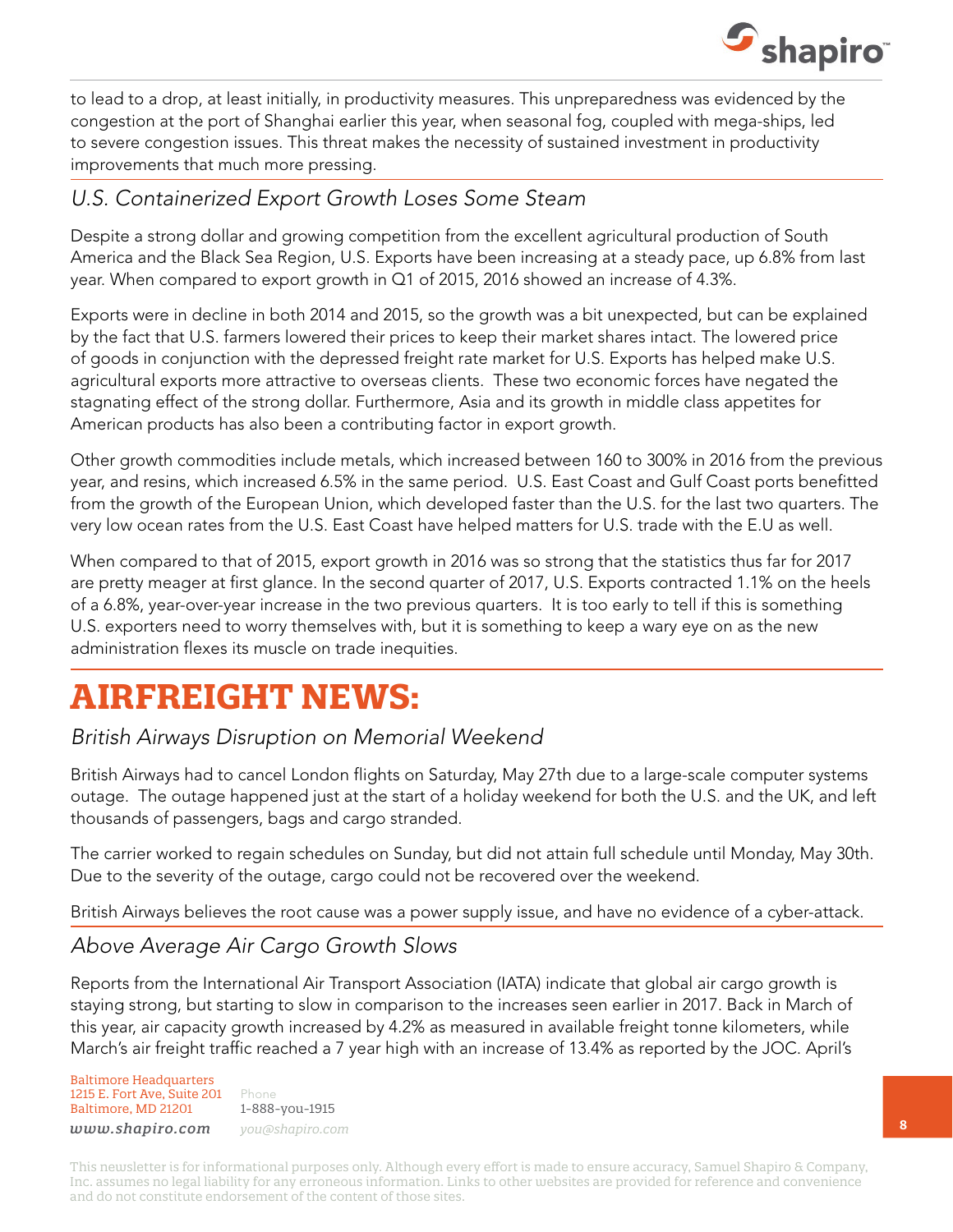

numbers reflect a market that may be slowing down, as April shows only a 3.9% increase in capacity and an 8.5% year-over-year increase for global air traffic. In comparison to the average annual growth recorded over the last five years, April's report is still over the 3.5% rate that has been the average gross baseline.

IATA notes that the reason for the continuation of these strong increases in capacity growth may be due to the market being bolstered by steadily developing sectors like pharmaceuticals and ecommerce, as global trade continues to expand. Air carriers are continuing to modernize their technology to become more efficient in terms of handling and improving yields, even though portions of the industry are still working on updating their processes to include newer technological resources.

While confidence indicators are still pointing towards more robust growth for the second quarter, there may be signs that this growth has peaked, but it is too early to tell. What does this mean for importers and exporters? As air traffic continues to increase, the industry is working on enhancing capacity growth to meet demands. Keep a weathered eye on the skies.

## **DOMESTIC NEWS:**

#### *New Dray Challenges at the Seattle-Tacoma Port Areas*

The deadline for the Seattle-Tacoma clean truck program is getting closer, and per the port authority, only 46 percent of the trucks that pick up and deliver containers in Seattle and Tacoma are complaint. Some truckers are pushing back and they believe the Northwest Seaport Alliance will delay the implementation.

Needless to say, the truckers who have invested in compliant trucks are opposed to giving extra time to other carriers who fail to purchase compliant vehicles before the January 1, 2018 deadline. The port, in cooperation with the Puget Sound Clean Air Agency, provided subsidies to truckers who replaced their older vehicles; however, all available funds have now been accounted for.

The clean truck effort was originally created when Seattle and Tacoma operated separately and each had its own program. The first phase of the program banned pre-1994 model year trucks. Under the current phase, pre-2007 engine trucks will be banned from the marine terminals.

The Northwest Seaport Alliance is not the first major port to experience push-back from truckers. The Port Authority of New York and New Jersey experienced similar resistance last year and in return they agreed to relax their truck ban that had been scheduled to take effect on January 1st, 2017.

#### *Officials Hopeful about Howard Street Tunnel Expansion*

CSX and Port of Baltimore officials are highly optimistic that the Federal Government will approve a \$115 million grant under the U.S. Department of Transportation's (USDOT) FASTLANE program. The endowment would be used by CSX and the Port of Baltimore to adjust the height of the Howard Street Tunnel to safely accommodate double stacked trains, or trains that have the ability to carry one container stacked on top of another, as well as provide other key enhancements along the Baltimore CSX line.

In conjunction with financing from CSX, the FASTLANE program would help the project attain its fund goal of \$445 million. The improvements would serve to bolster growth at the Port of Baltimore by providing a new gateway to the Midwest, a huge market that is currently inaccessible via the Baltimore port, and

Baltimore Headquarters 1215 E. Fort Ave, Suite 201 Baltimore, MD 21201

Phone 1-888-you-1915 *www.shapiro.com you@shapiro.com*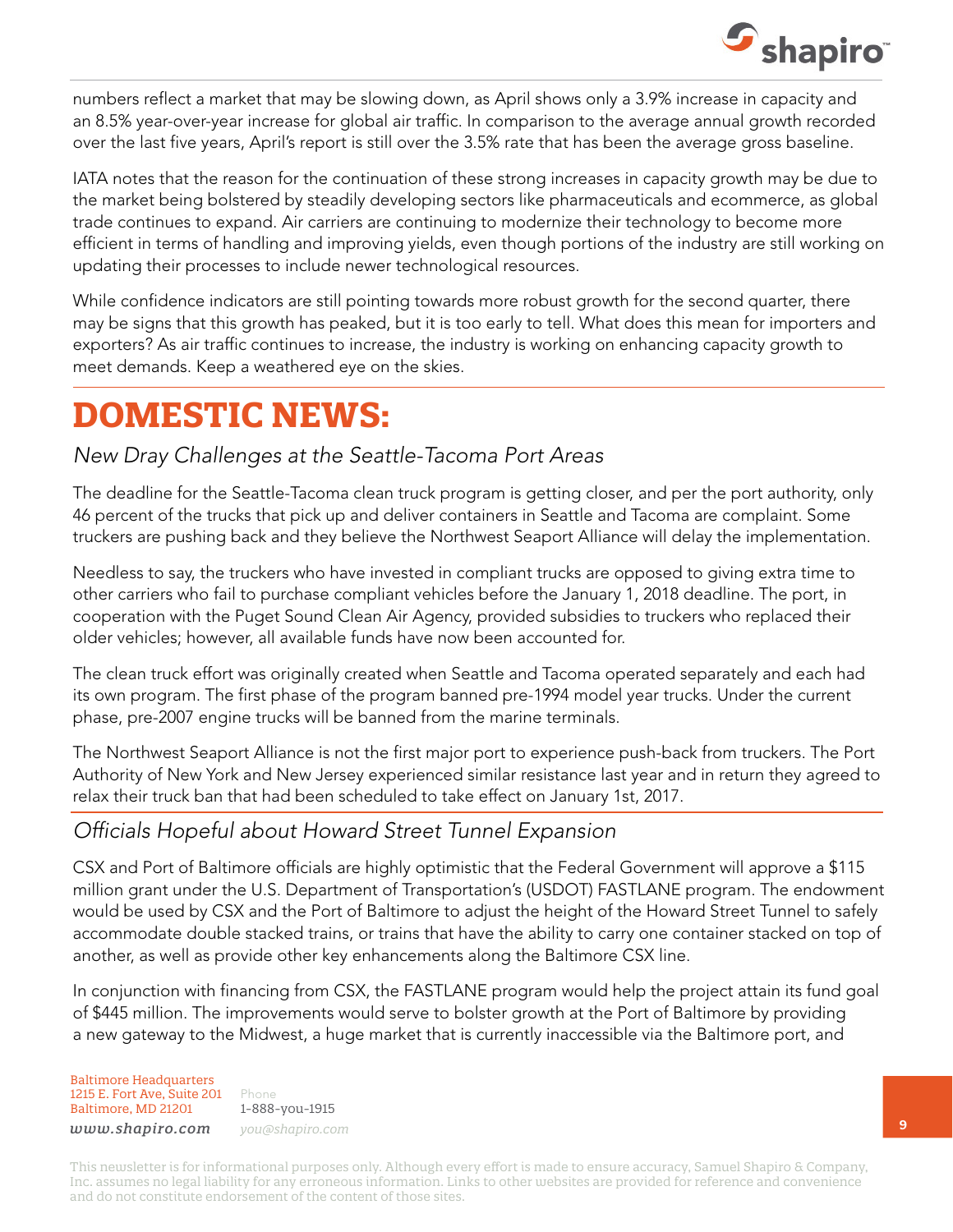

create thousands of local jobs in the process. If the project is greenlit, then Baltimore will be primed to be on par with the port of New York/New Jersey and Virginia's Hampton Roads facility in regard to volumetric capability. Seagirt Terminal alone is capable of handling upwards of 150,000 containers per year, with current averages indicating that it handles between 25,000 and 30,000 containers annually. Port officials believe an additional 80,000 to 90,000 containers per year could be quickly realized with the enhancement of the Howard Street Tunnel.

Maryland Department of Transportation's initial application to FASTLANE in 2016 was denied on the basis that the program needed to more equitably spread funding to other ventures and did not have enough reserve cash to provide the full amount needed for the Howard Street Tunnel project. However, the USDOT has signed a petition to provide the FASTLANE program with \$850 million in new funding that will become available as of September 30th, 2017. It is on this basis that local officials were urged by the Federal Government to resubmit their FASTLANE application with the hopes of a positive outcome.

The timing of the Howard Street Tunnel project is nearly perfect as infrastructure, equipment and market trends point to substantial growth potential for the port of Baltimore. Seagirt has a 50 foot berth and super cranes that can accommodate the larger loads of the new mega vessels, the new Panama Canal lock system is operating and making trips to East Coast ports easier than ever, the recent raising of the Bayonne Bridge helps to further attract larger vessels to the East Coast and new carrier alliances are creating a plethora of East Coast volume. According to CSX officials, "Over the first 30 years of the completed project's life, between \$640 million and \$1.4 billion in value will accrue to Maryland, Florida, New York, Pennsylvania, Virginia, New Jersey, South Carolina, North Carolina, Illinois, Ohio, 13 other states, and the District of Columbia."

#### *E-Commerce Last-Mile Business Booms*

As we all know, the Final-mile is the last leg of any product's trip before it arrives at the customer's doorstep. Operators of truckload, less-than-truckload, logistics and parcel owners are all jostling to get involved in this last leg of the trip, which involves deliveries to residential roads, curbsides, driveways and even doorsteps.

Ever more – The Amazon effect is real. Businesses are ordering equipment and supplies online, and they expect the same type of fulfillment experience in the office or on the plant floor as consumers receive at home. Logistics operators and carriers are shifting resources to last-mile efforts in order to accommodate demand as a means of diversifying to provide coverage for this very profitable freight move.

LTL carriers, such as Werner, YRC, Estes and ABF are all immersed in this new opportunity. We are seeing new divisions and service covering the final-mile market as well. There are even efforts underway to implement new software that explicitly covers final-mile moves.

"Last-mile and cartage, it's a great time to be in that business," said Justin Hall, chief customer officer at YRC Worldwide, at the ALK Transportation Technology Summit in Philadelphia on May 23.

Baltimore Headquarters 1215 E. Fort Ave, Suite 201 Baltimore, MD 21201

Phone 1-888-you-1915 *www.shapiro.com you@shapiro.com*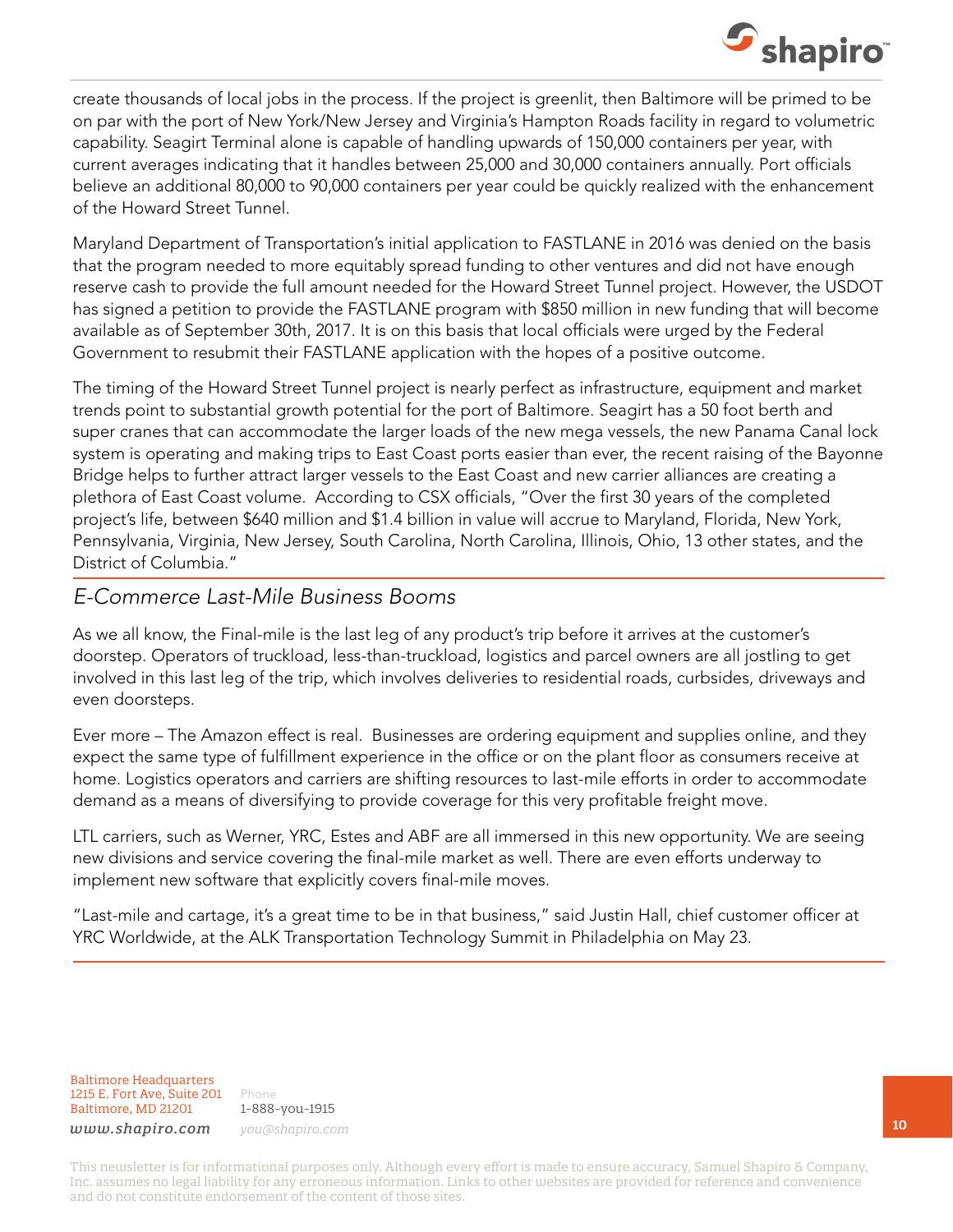

#### *E-Warehousing: The Next Tech Startup to Take on Amazon*

As the eCommerce market continues to dominate the consumer marketplace, it has also galvanized a new space for commerce service providers. Meet Flexe.com, the eWarehouse with its sights set on taking on Amazon through a unique offering of next day delivery services.

Flexe, a Seattle startup, introduces a market for eCommerce sellers to source warehousing for their inventory. Unlike traditional providers, Flexe owns no physical warehouses. Instead, Flexe has built a network of unused space in 550 warehouses, and in turn, has built warehouse coverage that is more comprehensive than that of Amazon without any investment in their own facilities.

With unlimited access to warehousing space, Flexe is not only able to quickly grow its warehousing capabilities, but also expand its delivery services. Flexe offers overnight delivery – a huge advantage for eCommerce sellers looking to shift from the Amazon fulfilment model. The network allows Flexe to minimize shipping expenses via low-cost, local deliveries.

"You can get goods to your customers as fast or faster than you can through Amazon Prime," says Flexe co-founder Karl Siebrecht. "And it will show up in your own branded box rather than an Amazon box."

Flexe shows promising, long-term potential as a major new player among eCommerce service providers. Flexe will need to continue to expand its network as its user base grows. Moreover, it will need to overcome a lessened surplus in warehouse availability during the peak holiday season. Its ability to directly connect consumer to brand is perhaps its greatest appeal, allowing companies to manage their supply chain from purchase to delivery directly. Through a diverse network of warehouses and strategic positioning, Flexe leverages itself to be the alternative fulfilment solution.

#### *Ocean Carrier Alliances' Effect on Domestic Transit*

Ocean carrier alliances are agreements that allow carriers to offer more sailings with fewer vessels. They exist because the cost of operating enough vessels to fulfill sailings to every port a carrier services is extremely prohibitive. Earlier this year, a shuffle in these alliances reduced the total number from four to three: Ocean, 2M and THE.

The restructuring occurred in April of this year and the by-product has been major congestion in the Chinese ports and also in some of the biggest U.S. ports, such as Los Angeles and Seattle. The bottlenecking has had a trickle-down impact on the ability of domestic carriers to make swift pickups or 'turns.' These carriers rely on a certain frequency of turns to make a profit and these delays have forced carriers to charge for waiting time or 'detention.' Additionally, intermodal transit has been slowed due to the carrier shakeup as vessel terminal callings are reassigned.

The terminals are taking measures to alleviate the congestion by issuing pre-notifications of arrival, but believe the issue will correct itself as the port operators adjust to the new volumes.

Baltimore Headquarters 1215 E. Fort Ave, Suite 201 Baltimore, MD 21201

Phone 1-888-you-1915 *www.shapiro.com you@shapiro.com*